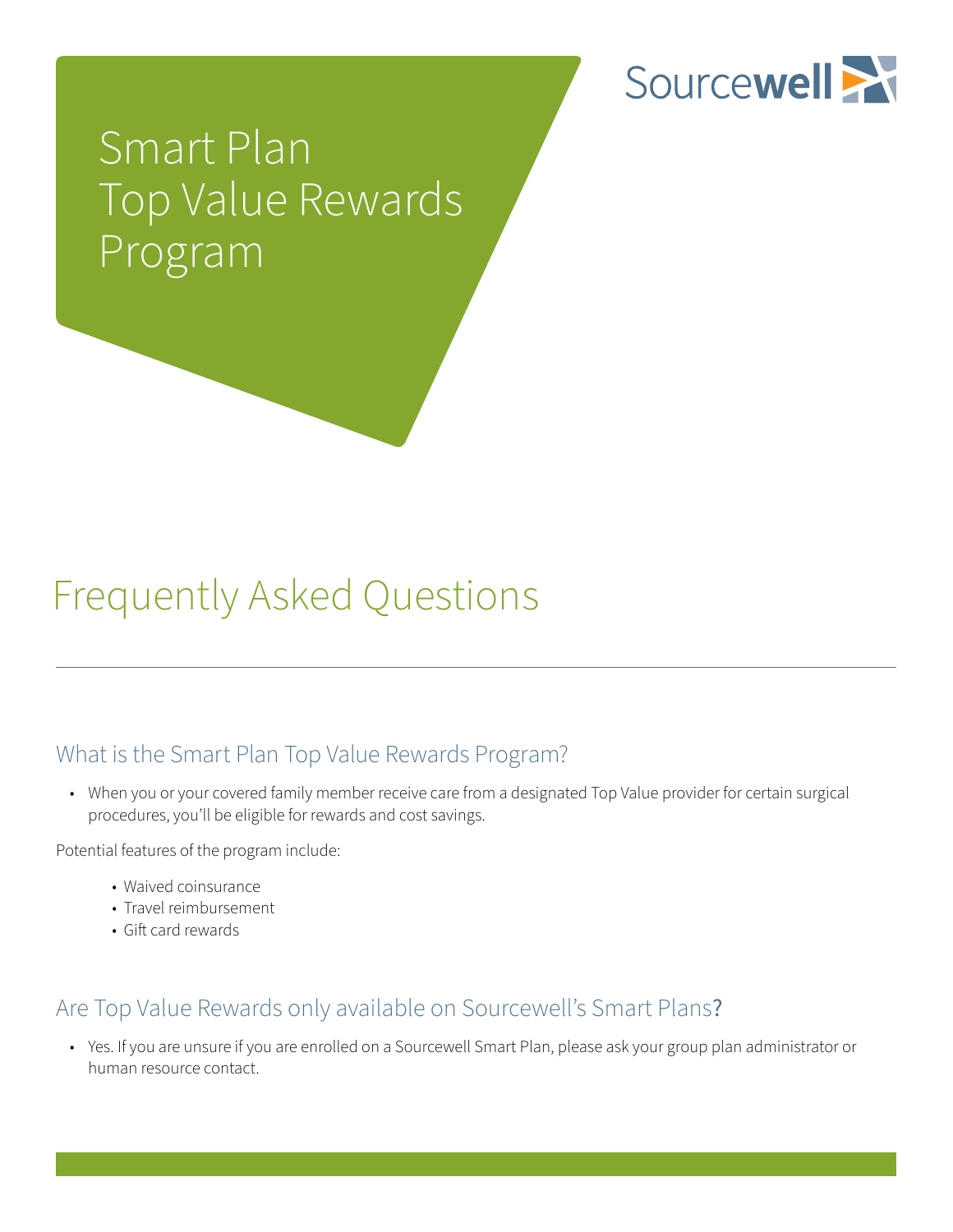### Coinsurance

If I have not met my plan's out-of-pocket maximum before receiving eligible Top Value care, will my coinsurance be waived?

 • Yes. The amount of any remaining coinsurance responsibility on record as of the date the Top Value care claim is processed by HealthPartners will be waived.

#### If I have met my plan's out-of-pocket maximum before receiving eligible Top Value care, will my coinsurance be waived?

 • No. If you do not have any coinsurance responsibility remaining on your plan (i.e., you have met your out-of-pocket maximum, or are on a 0% coinsurance plan), there is no coinsurance to waive. However, once you have met your deductible, you may be eligible for gift card rewards.

### Travel Reimbursement

#### How do I get reimbursed for travel expenses related to Top Value care received?

- When you travel more than 50 miles one-way to receive eligible care at Top Value providers, keep track of miles traveled and itemized receipts for meals and lodging. This includes pre- and post-op care.
- Reimbursement is available for up to \$150 per day of lodging; vehicle reimbursement is per mile; and economy/ coach fare for train, plane, or bus is eligible. The total travel benefit limit is \$1,500 per surgery at a Top Value provider.
- You should send copies of receipts with the following information included:
	- Member name, ID number, and group number (listed on your member ID card)
	- A note indicating this was related to a High Value Network (HVN) procedure (it would be helpful to include the exact procedure) for which you are eligible for reimbursement

 This can be mailed to: HealthPartners Claims PO Box 1289 Minneapolis, MN 55440-1289

Or call HealthPartners Member Services at 952-883-5000 to walk you through this process.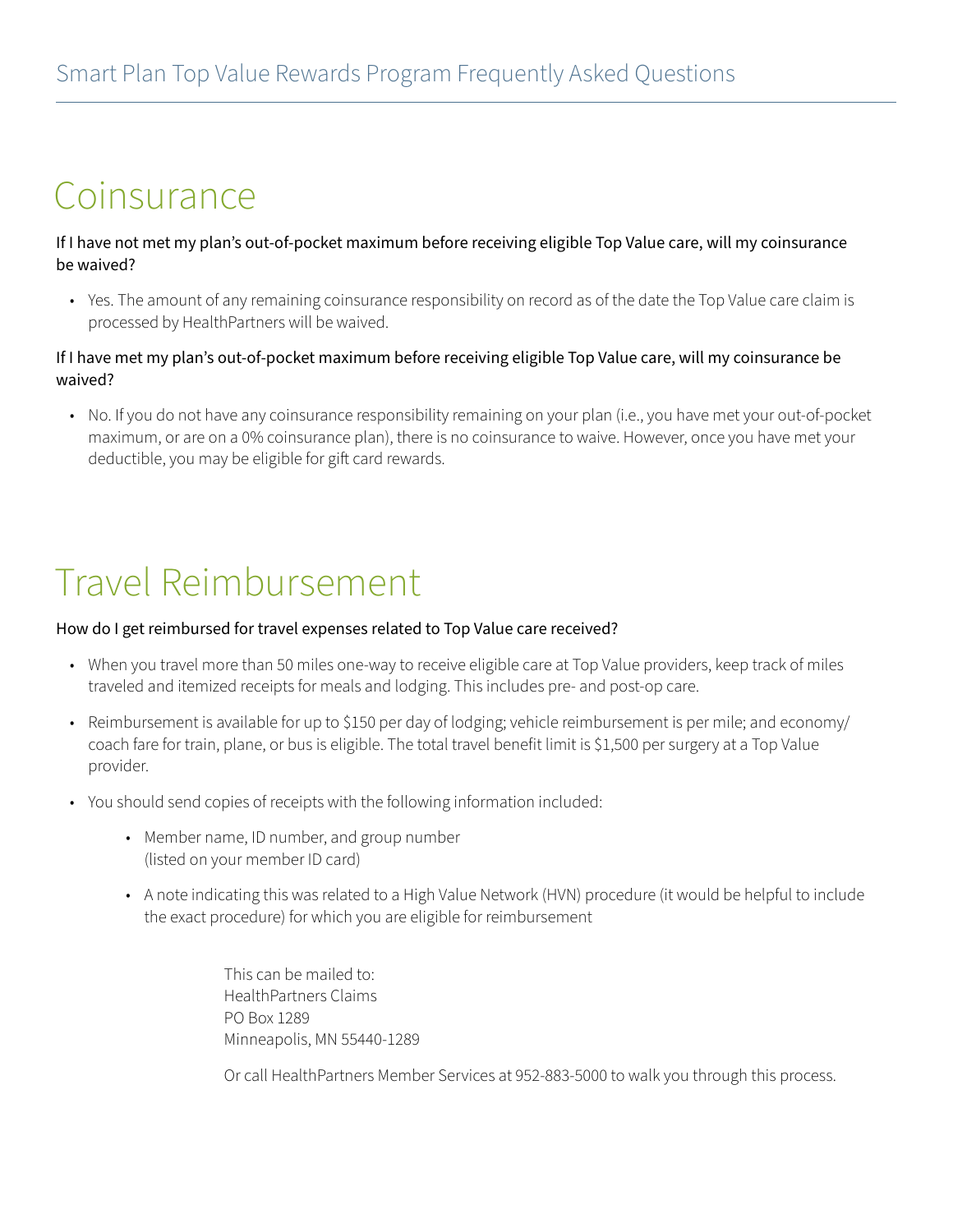## Top Value Providers and Procedures

#### How can I search for Top Value providers in HealthPartners Open Access or Perform networks?

• Log on at [healthpartners.com](http://healthpartners.com) to find a facility in your network. Look for the trophy symbol.  $\mathbf{\hat{Y}}$ 

#### How do I know that a Top Value provider is indeed a high-quality provider?

 • Top Value providers are monitored annually and have documented quality outcomes that exceed statewide averages. These include outcomes similar to high-quality providers such as Mayo Clinic.

#### What are the eligible procedures within each Top Value service category?

- The Regional MN Metro and Western WI High Value Network (HVN) includes the following outpatient/inpatient procedures:
	- Orthopedics

Arthroscopic knee surgery Arthroscopic shoulder surgery Back surgery

- Cervical fusion
- $\overline{\phantom{a}}$  Lumbar fusion
- $\cdot$  Thoracic fusion
- Discectomy
- Laminectomy
- Laminotomy

Carpal tunnel surgery\* Hip replacement and revision Knee replacement and revision Rotator cuff surgery

### • Otolaryngology

Tonsil and/or adenoid surgery Ear tubes^

- Ophthalmology Cataract surgery
- Cardiology Cardiac ablation Cardiac catheterization/angioplasty
- General Surgery Gall bladder surgery (cholecystectomy)Hernia repair, inguinal
- The National HVN, including Iowa, using the CIGNA network offers the following procedures for HVN:
	- Cardiology Cardiac catheterization/angioplasty
	- Orthopedics
		- Back surgery
			- Cervical fusion
			- $\textcolor{red}{\bullet}$  Lumbar fusion
			- $\cdot$  Thoracic fusion
			- Discectomy
			- Laminectomy
			- Laminotomy

Hip replacement and revision (total hip) Knee replacement and revision (total knee)

• General Surgery

Gall bladder surgery (cholecystectomy)

\*Procedures can also be performed in an office setting.